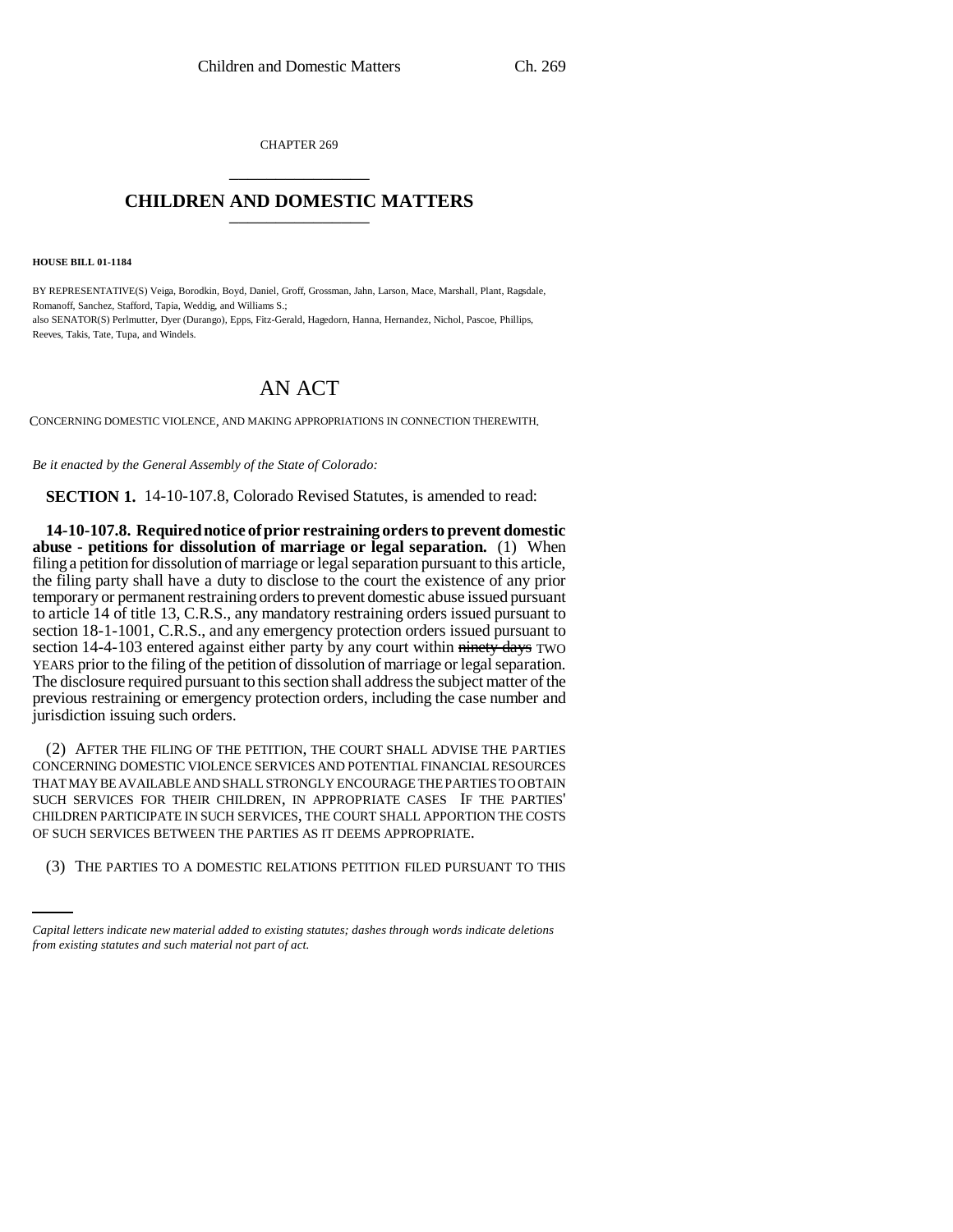ARTICLE SHALL RECEIVE INFORMATION CONCERNING DOMESTIC VIOLENCE SERVICES AND POTENTIAL FINANCIAL RESOURCES THAT MAY BE AVAILABLE.

**SECTION 2.** 14-10-123.6, Colorado Revised Statutes, is amended to read:

**14-10-123.6. Required notice of prior restraining orders to prevent domestic abuse - proceedings concerning parental responsibilities relating to a child resources for family services.** (1) THE GENERAL ASSEMBLY HEREBY FINDS, DETERMINES, AND DECLARES THAT DOMESTIC VIOLENCE IS A PERVASIVE PROBLEM IN SOCIETY AND THAT A SIGNIFICANT PORTION OF DOMESTIC VIOLENCE IN SOCIETY OCCURS IN OR NEAR THE HOME. THE GENERAL ASSEMBLY FURTHER RECOGNIZES RESEARCH DEMONSTRATING THAT CHILDREN IN A HOME WHERE DOMESTIC VIOLENCE OCCURS ARE AT GREATER RISK OF EMOTIONAL, PSYCHOLOGICAL, AND PHYSICAL HARM. STUDIES HAVE FOUND THAT EIGHTY TO NINETY PERCENT OF THE CHILDREN LIVING IN HOMES WITH DOMESTIC VIOLENCE ARE AWARE OF THE VIOLENCE. THE GENERAL ASSEMBLY FINDS THAT EMERGING RESEARCH HAS ESTABLISHED THAT THESE CHILDREN ARE AT GREATER RISK OF THE FOLLOWING: PSYCHOLOGICAL, SOCIAL, AND BEHAVIORAL PROBLEMS; HIGHER RATES OF ACADEMIC PROBLEMS; MORE PHYSICAL ILLNESSES, PARTICULARLY STRESS-ASSOCIATED DISORDERS; AND A GREATER PROPENSITY TO EXHIBIT AGGRESSIVE AND VIOLENT BEHAVIOR, SOMETIMES CARRYING VIOLENT AND VIOLENCE-TOLERANT ROLES TO THEIR ADULT RELATIONSHIPS. STUDIES HAVE ALSO NOTED THAT CHILDREN ARE AFFECTED TO VARYING DEGREES BY WITNESSING VIOLENCE IN THE HOME, AND EACH CHILD SHOULD BE ASSESSED ON AN INDEPENDENT BASIS. ACCORDINGLY, THE GENERAL ASSEMBLY DETERMINES THAT IT IS IN THE BEST INTERESTS OF THE CHILDREN OF THE STATE OF COLORADO FOR THE COURTS TO ADVISE THE PARENTS OR GUARDIANS OF CHILDREN AFFECTED BY DOMESTIC VIOLENCE ABOUT THE AVAILABILITY OF RESOURCES AND SERVICES AND FOR SUCH PERSONS TO BE PROVIDED WITH INFORMATION CONCERNING THE RESOURCES AND SERVICES AVAILABLE TO AID IN THE POSITIVE DEVELOPMENT OF THEIR CHILDREN. IT IS THE INTENT OF THE GENERAL ASSEMBLY THAT SUCH INFORMATION WOULD INCREASE THE AWARENESS OF THE POSSIBLE EFFECTS OF DOMESTIC VIOLENCE ON CHILDREN IN THE HOME, WHILE PROVIDING THE PARENTS AND LEGAL GUARDIANS OF THESE CHILDREN WITH A COMPREHENSIVE RESOURCE OF AVAILABLE CHILDREN'S SERVICES AS WELL AS POTENTIAL FINANCIAL RESOURCES TO ASSIST PARENTS AND LEGAL GUARDIANS SEEKING TO RETAIN SERVICES FOR THEIR CHILDREN AFFECTED BY DOMESTIC VIOLENCE.

(2) When filing a proceeding concerning the allocation of parental responsibilities relating to a child pursuant to this article, the filing party shall have a duty to disclose to the court the existence of any prior temporary or permanent restraining orders to prevent domestic abuse issued pursuant to article 14 of title 13, C.R.S., and any emergency protection orders issued pursuant to section 14-4-103 entered against either party by any court within ninety days TWO YEARS prior to the filing of the proceeding. The disclosure required pursuant to this section shall address the subject matter of the previous restraining orders or emergency protection orders, including the case number and jurisdiction issuing such orders.

(3) AFTER THE FILING OF THE PETITION, THE COURT SHALL ADVISE THE PARTIES CONCERNING DOMESTIC VIOLENCE SERVICES AND POTENTIAL FINANCIAL RESOURCES THAT MAY BE AVAILABLE AND SHALL STRONGLY ENCOURAGE THE PARTIES TO OBTAIN SUCH SERVICES FOR THEIR CHILDREN, IN APPROPRIATE CASES. IF THE PARTIES'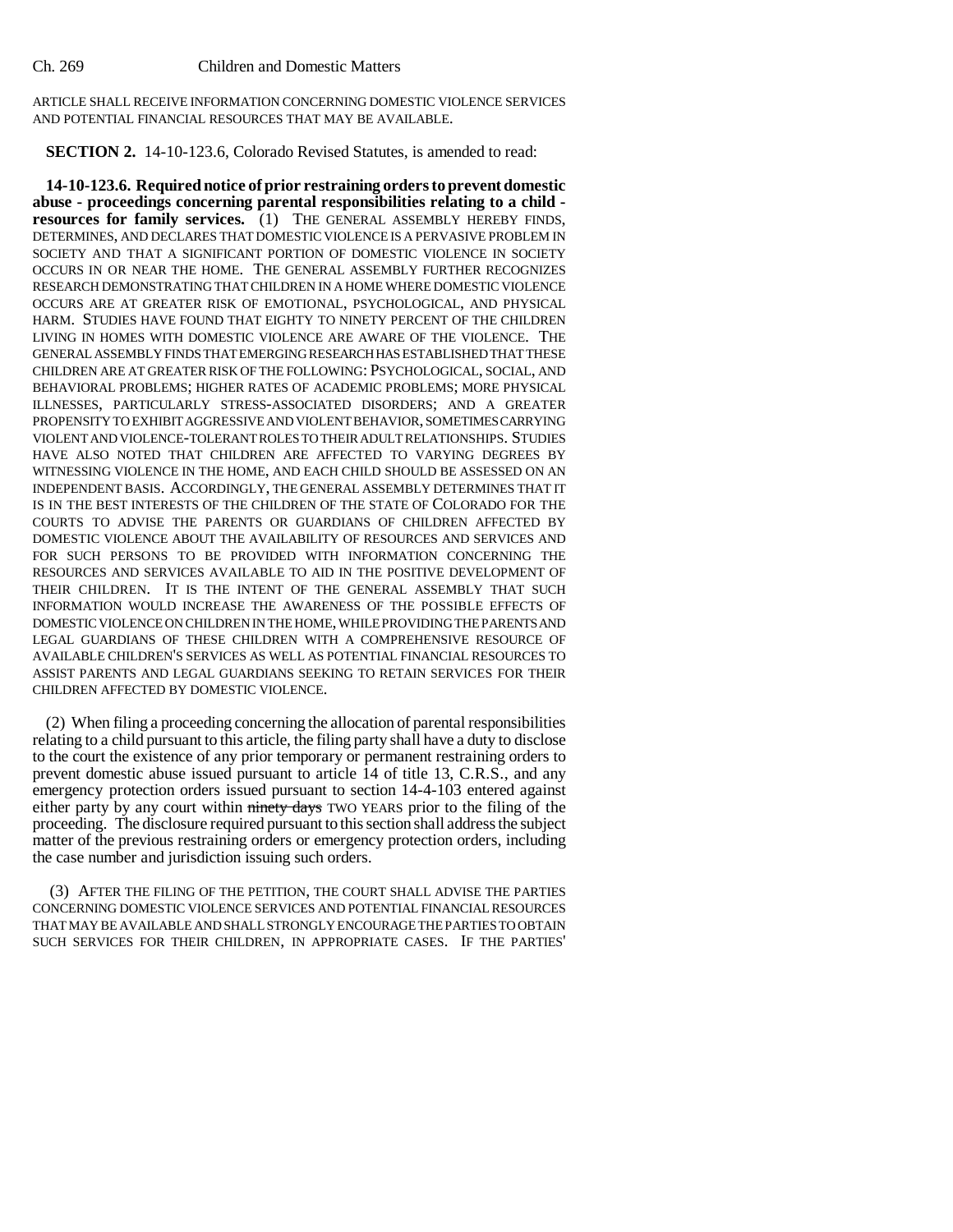CHILDREN PARTICIPATE IN SUCH SERVICES, THE COURT SHALL APPORTION THE COSTS OF SUCH SERVICES BETWEEN THE PARTIES AS IT DEEMS APPROPRIATE.

(4) THE PARTIES TO A DOMESTIC RELATIONS PETITION FILED PURSUANT TO THIS ARTICLE SHALL RECEIVE INFORMATION CONCERNING DOMESTIC VIOLENCE SERVICES AND POTENTIAL FINANCIAL RESOURCES THAT MAY BE AVAILABLE.

**SECTION 3.** Part 8 of article 6 of title 18, Colorado Revised Statutes, is amended BY THE ADDITION OF A NEW SECTION to read:

**18-6-802.5. Domestic violence - local board - treatment programs - liability immunity.** ANY DEFENDANT WHO IS SENTENCED TO A TREATMENT PROGRAM PURSUANT TO SECTION 18-6-801 OR WHO IS ORDERED TO COMPLETE AN EVALUATION PURSUANT TO SECTION 18-6-801 (1) SHALL PAY FOR THE EVALUATION AND TREATMENT PROGRAMS ON A SLIDING FEE BASIS, AS PROVIDED IN THE STANDARDIZED PROCEDURES FOR THE TREATMENT EVALUATION OF DOMESTIC VIOLENCE OFFENDERS AND THE GUIDELINES AND STANDARDS FOR A SYSTEM OF PROGRAMS FOR THE TREATMENT OF DOMESTIC VIOLENCE OFFENDERS ADOPTED BY THE DOMESTIC VIOLENCE OFFENDER MANAGEMENT BOARD PURSUANT TO SECTION 16-11.8-103, C.R.S.

**SECTION 4.** 18-6-803.6, Colorado Revised Statutes, is amended BY THE ADDITION OF A NEW SUBSECTION to read:

**18-6-803.6. Duties of peace officers and prosecuting agencies - preservation of evidence.** (4.5) WHEN A PEACE OFFICER RESPONDS TO A CALL OR IS OTHERWISE RESPONDING TO A REPORT ABOUT AN ALLEGED OFFENSE INVOLVING DOMESTIC VIOLENCE, AS DEFINED IN SECTION 18-6-800.3(1), OR OTHER DOMESTIC DISPUTE, THE OFFICER SHALL INCLUDE IN HIS OR HER WRITTEN OR ORAL REPORT CONCERNING SUCH INCIDENT WHETHER CHILDREN MAY HAVE SEEN OR HEARD THE ALLEGED OFFENSE; EXCEPT THAT, IN THE ABSENCE OF BAD FAITH, THE FAILURE OF A PEACE OFFICER TO NOTE THAT A CHILD MAY HAVE SEEN OR HEARD THE ALLEGED OFFENSE SHALL NOT BE GROUNDS TO DISMISS THE MATTER.

**SECTION 5.** 26-2-708, Colorado Revised Statutes, is amended BY THE ADDITION OF A NEW SUBSECTION to read:

**26-2-708. Benefits - assessment - individual responsibility contract screening for domestic violence.** (5.5) (a) IN ORDER TO FACILITATE THE PROPER IDENTIFICATION, SCREENING, AND ASSESSMENT OF PAST AND PRESENT VICTIMS OF DOMESTIC VIOLENCE APPLYING FOR OR PARTICIPATING IN THE COLORADO WORKS PROGRAM AND TO ASSIST COUNTIES IN COMPLYING WITH THE PROVISIONS OF THIS SUBSECTION (5.5) AND SUBSECTION (5) OF THIS SECTION, THE STATE BOARD OF HUMAN SERVICES SHALL PROMULGATE RULES THAT REQUIRE THE STATE DEPARTMENT TO PROVIDE ONGOING DOMESTIC VIOLENCE TRAINING AND APPROPRIATE DOMESTIC VIOLENCE TRAINING MATERIALS TO COUNTY STAFF AND TO:

(I) ASSIST COUNTIES IN DEVELOPING LOCAL RESOURCES AND UTILIZING AVAILABLE COMMUNITY RESOURCES TO PROVIDE COUNSELING AND SUPPORTIVE SERVICES TO PAST AND PRESENT VICTIMS OF DOMESTIC VIOLENCE; AND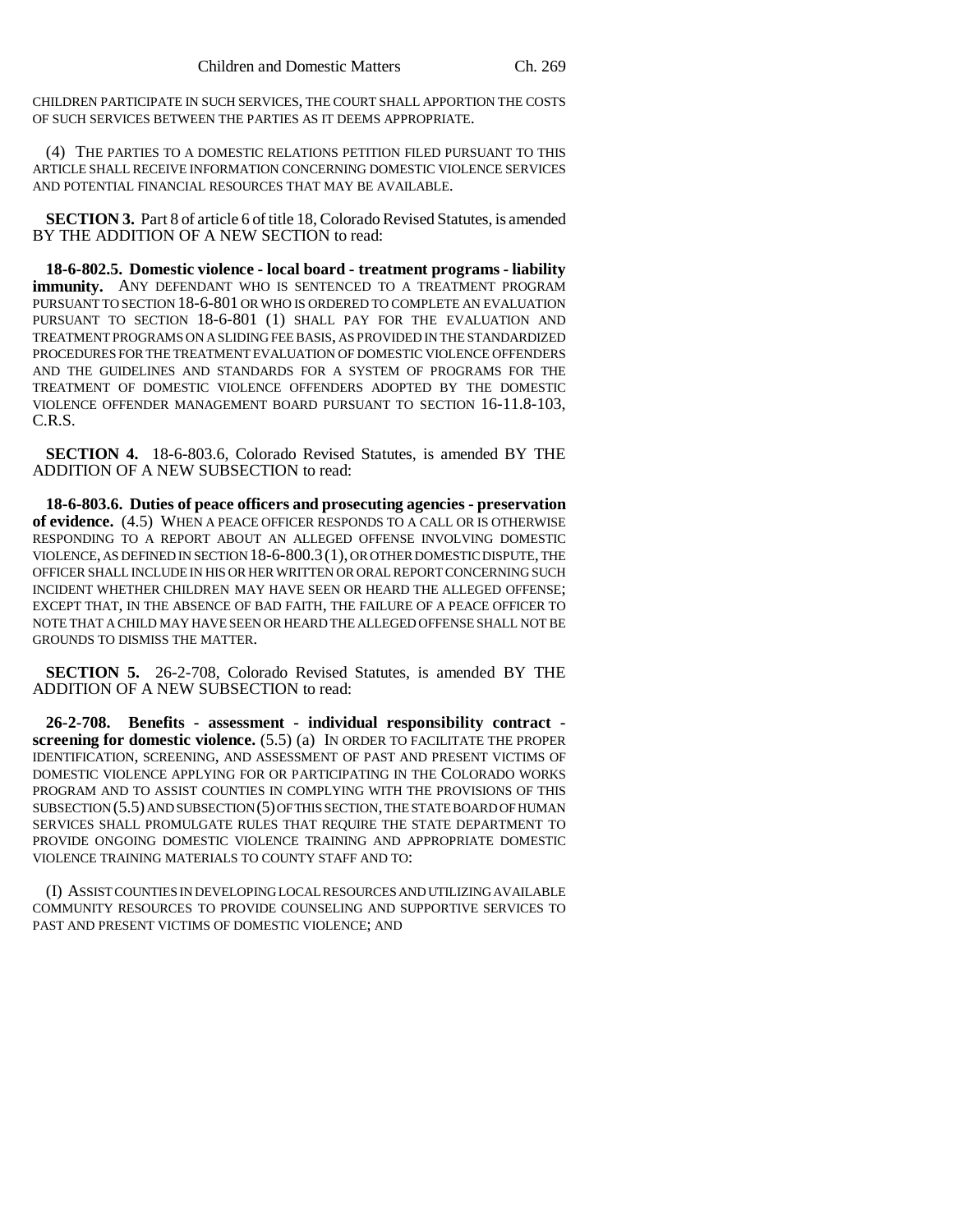## Ch. 269 Children and Domestic Matters

(II) REQUIRE COUNTIES TO MAKE APPLICANTS TO AND PARTICIPANTS OF THE COLORADO WORKS PROGRAM AWARE OF THE SERVICES AND ASSISTANCE PROVIDED BY THE STATE DEPARTMENT PURSUANT TO THIS SUBSECTION (5.5) AND BY THE COUNTY.

(b) THE STATE DEPARTMENT SHALL HAVE THE AUTHORITY TO CONTRACT WITH ANY INDIVIDUAL OR ENTITY THAT HAS DEMONSTRATED EXPERTISE IN THE AREA OF DOMESTIC VIOLENCE FOR THE PROVISION OF THE SERVICES SPECIFIED IN THIS SUBSECTION (5.5).

(c) IMPLEMENTATION OF THIS SUBSECTION (5.5) SHALL BE CONDITIONED UPON THE AVAILABILITY OF APPROPRIATIONS FROM THE COLORADO LONG-TERM WORKS RESERVE FUND CREATED IN SECTION 26-2-721.

**SECTION 6.** 26-2-721, Colorado Revised Statutes, is amended to read:

**26-2-721. Long-term works reserve fund - creation - use.** There is hereby created the Colorado long-term works reserve fund that shall consist of TANF block grant moneys, state general funds appropriated thereto by the general assembly, or moneys transferred pursuant to section 26-2-714 (5) (a), 26-2-716 (4) (b), or 26-2-720 (4). Moneys in the reserve fund shall be used only for the purpose of implementing the works program, INCLUDING BUT NOT LIMITED TO THE PROVISIONS SET FORTH IN SECTION 26-2-708 (5.5) IF SUFFICIENT FUNDS ARE AVAILABLE, or for the purpose of making transfers that are allowed under the federal law for transfers to programs funded by Title XX of the social security act or for transfers to the child care development fund and shall be subject to annual appropriation by the general assembly. Prior to requesting any appropriations out of the reserve fund for the purpose of making transfers, the state department shall consult with counties and provide information to the joint budget committee for the purposes of insuring that all transfers of TANF funds do not exceed the federal limits for transfers and insuring that the needs of counties to make transfers authorized pursuant to section 26-2-714 (7) and (9) are considered. Federal funds available to the state under the TANF block grant not otherwise appropriated shall be appropriated to the Colorado long-term works reserve fund. All interest derived from the deposit or investment of the moneys in the reserve fund shall be credited to the reserve fund.

**SECTION 7. Appropriation.** In addition to any other appropriation, there is hereby appropriated, to the department of human services, office of self sufficiency, Colorado works program, for the fiscal year beginning July 1, 2001, the sum of one hundred twenty-two thousand seven hundred eighty-eight dollars (\$122,788) and 1.0 FTE, or so much thereof as may be necessary, for the implementation of this act. Said sum shall be from federal temporary assistance for needy families block grant funds in the long-term works reserve fund created in section 26-2-721, Colorado Revised Statutes. Pursuant to section 26-2-721, Colorado Revised Statutes, said appropriation shall be restricted until the department demonstrates that sufficient funds are available.

**SECTION 8. Appropriation - legislative intent.** (1) (a) In addition to any other appropriation, there is hereby appropriated, out of any moneys in the general fund not otherwise appropriated, to the judicial department, for allocation to the family violence justice fund established pursuant to section 14-4-107, Colorado Revised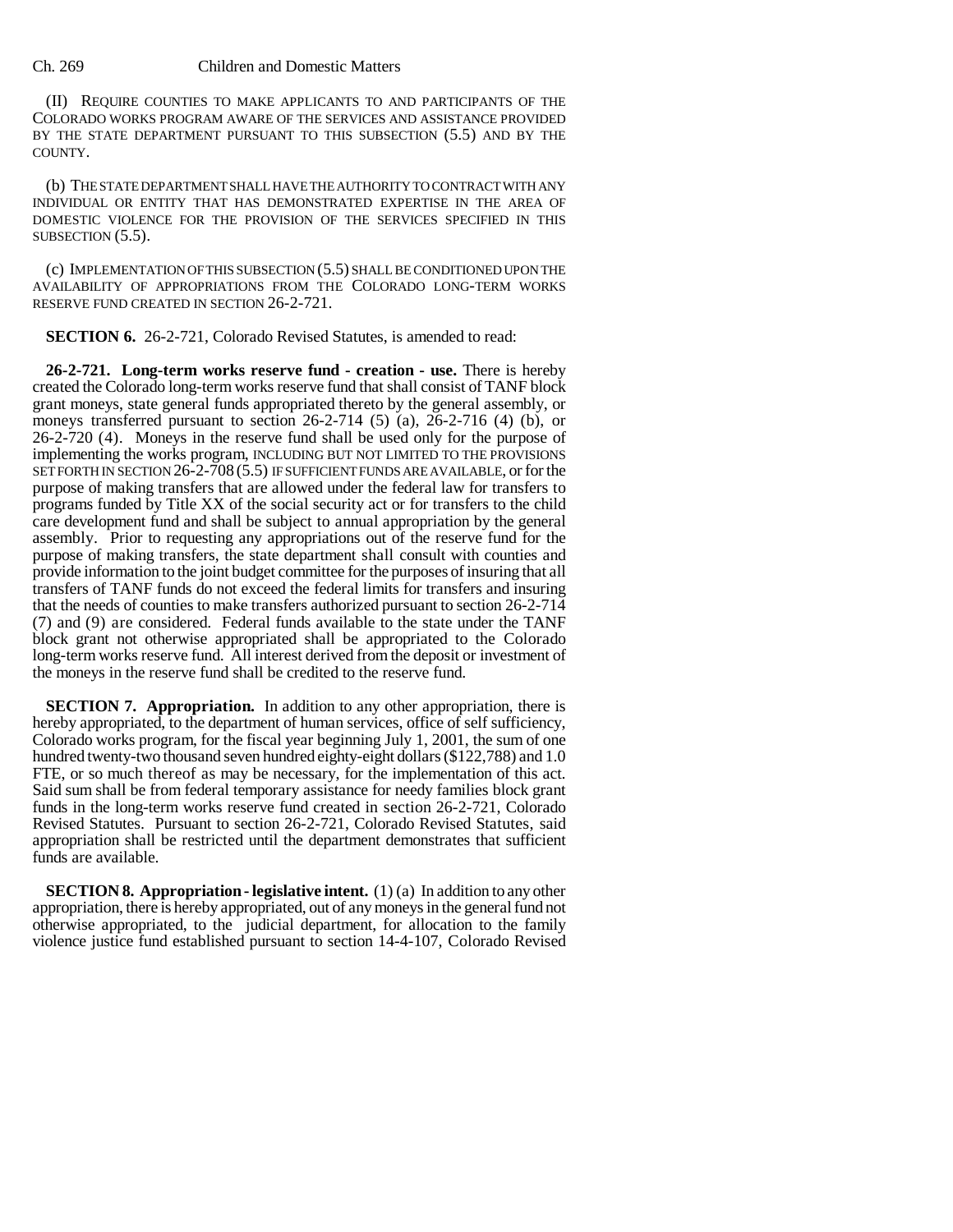Statutes, for the purpose of allowing the state court administrator to make grants from such fund pursuant to the provisions of sections 13-3-101 (6) and 14-4-107, Colorado Revised Statutes, for the fiscal year beginning July 1, 2001, the sum of twenty-six thousand seven hundred seventy-six dollars (\$26,776), or so much thereof as may be necessary, for the implementation of this act.

(b) In addition to any other appropriation, there is hereby appropriated, out of any moneys in the general fund not otherwise appropriated, to the department of human services, for allocation to the Colorado domestic abuse program fund established pursuant to section 39-22-802, Colorado Revised Statutes, for the fiscal year beginning July 1, 2001, the sum of twenty-six thousand seven hundred seventy-six dollars  $(\$26,776)$ , or so much thereof as may be necessary, for the implementation of this act.

(2) It is the intent of the general assembly that the general fund appropriation for the implementation of this act contained in subsection (1) of this section shall be derived from savings generated from the implementation of the provisions of S.B. 01-077, as enacted during the first regular session of the sixty-third general assembly.

**SECTION 9. Future appropriations - legislative intent.** (1) (a) In addition to any other appropriation set forth in this act, it appears that this act will require additional future appropriations from the general fund to the judicial department, for allocation to the family violence justice fund established pursuant to section 14-4-107, Colorado Revised Statutes, for the purpose of allowing the state court administrator to make grants from such fund pursuant to the provisions of sections 13-3-101 (6) and 14-4-107, Colorado Revised Statutes, and the amount required to be appropriated for the fiscal year beginning July 1, 2002, is estimated to be one hundred thousand dollars (\$100,000).

(b) In addition to any other appropriation set forth in this act, it appears that this act will require additional future appropriations from the general fund to the department of human services, for allocation to the Colorado domestic abuse program fund established pursuant to section 39-22-802, Colorado Revised Statutes, and the amount required to be appropriated for the fiscal year beginning July 1, 2002, is estimated to be one hundred thousand dollars (\$100,000).

(2) It is the intent of the general assembly that the general fund appropriation for the implementation of this act shall be derived from savings generated from the implementation of the provisions of S.B. 01-077, as enacted during the first regular session of the sixty-third general assembly.